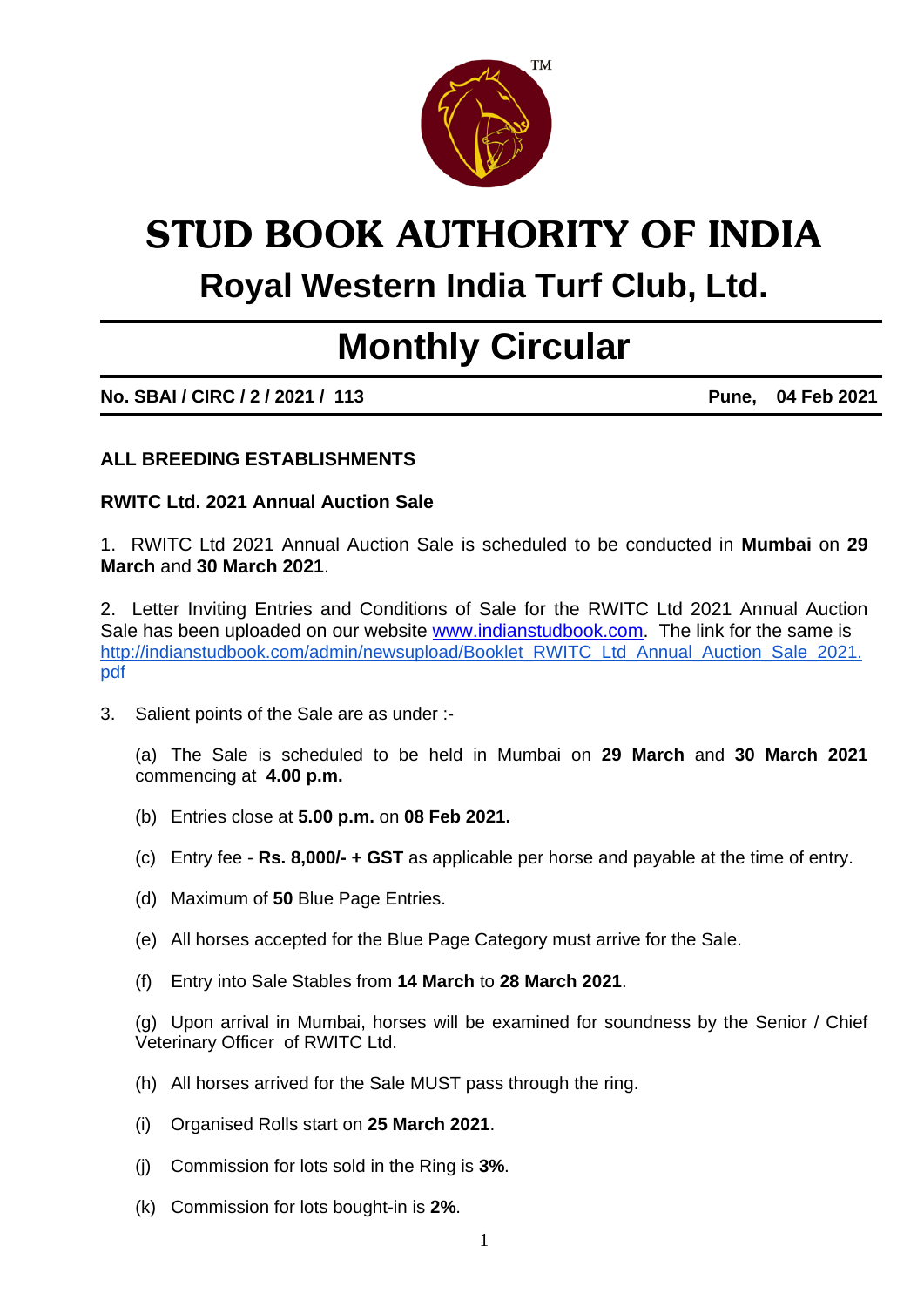#### **Certificates of Identity and Hair Samples – FOALS OF 2020**

4. The Stud Book Authority of India (SBAI) thanks breeders for co-operating by sending their Certificates of Identity (COI) and hair samples by the specified date of 31<sup>st</sup> October. A few were slightly delayed due to the Covid -19 situation. SBAI has considered these cases on merit and has not levied any late fees on such delayed returns as a gesture of help in these difficult times.

5. This co-operation by majority of breeders will allow SBAI to meet the ISBC international deadline of publishing our Return of Mares in time. Though regretfully, we will have to publish an Addenda as two major Breeding Establishments have failed to send the COI of 2020 foals. We will have to face the ISBC censure for producing an Addenda due to this failure to meet requirements specified by International bodies.

6. We request all breeders, without any exceptions, for similar co-operation in future too, to help maintain India's position as a reviewer of the International Stud Book Committee (ISBC).

#### **Statutory Publication - The Return of Mares 2020**

7. The Returns of Mares 2020 is tentatively scheduled to be published by end of Mar 2021, after the foal crop is DNA-tested and International requirements and guidelines are complied with.

#### **International Federation of Horseracing Authorities (IFHA) Minimum Horse Welfare Standards**

8. Please find attached herewith Minimum Guidelines of Animal Welfare received from the IFHA as **Appendix - A**.

9. Breeding Establishments are requested to kindly note the guidelines and ensure that the needful is done.

#### **Forms For Use by Breeding Establishments**

10. Blank forms viz. Pink Forms, Sale / Transfer Forms, etc for the year 2020-2021 may be downloaded from the official website of Stud Book Authority of India. Please click on this link <http://indianstudbook.com/download.php>

#### **Indemnity Bond for Registration of Imported Horses**

11. It may be noted that the Indemnity Bond for Registration of Imported Horses is required to be prepared on a bond paper of value  $\bar{\tau}$  200/- and submitted, duly notarised. The text for the bond is available in Appendix A of the Rules and Requirements for Registration of Thoroughbred and Half-bred Horses in India – Effective from 24 Feb 2020.

Sd/-

**Satish R. Iyer**  Keeper & Registrar Indian Stud Book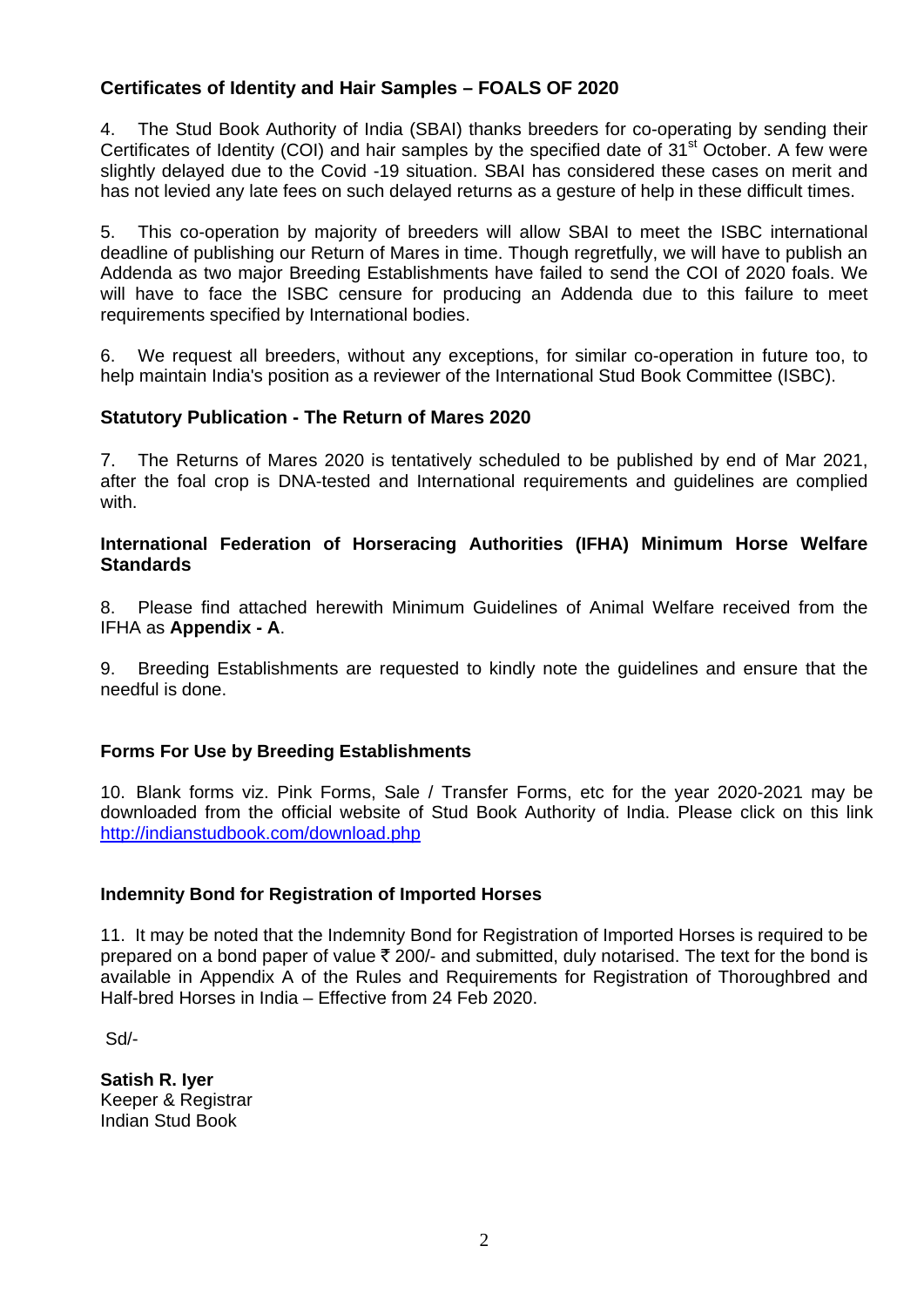#### **IFHA Minimum Horse Welfare Standards**

#### 1. **Preamble**

The International Federation of Horseracing Authorities (IFHA) affirms the central role of the horse in racing and accordingly, regards the health and welfare of racehorses, in all stages of life, to be fundamentally important to the viability and sustainability of the industry.

In line with its terms of reference that includes promoting best practice, harmonisation and information exchange across Racing nations, the IFHA Horse Welfare Committee has produced this "IFHA Minimum Horse Welfare Standards" document as guidance on standards for the care and welfare of horses at different times of their life. These standards will complement recent reforms which will ensure the traceability of horses from their foal stage through into retirement and beyond.

Racing authorities should refer to this guidance to establish accepted horse welfare practices in their jurisdiction, and to set minimum standards of participant behaviour, including behavioural change where necessary.

#### **2. Definition of horse welfare**

Horse welfare is the physical and mental state of a horse in relation to the conditions in which it lives and dies.

A horse experiences good welfare if it is healthy, comfortable, well-nourished, safe, is not suffering from unpleasant states such as pain, fear and distress, and is able to express behaviors that are important for its physical and mental state, that is, it experiences "a life worth living".

Good horse welfare requires disease prevention and appropriate veterinary care, shelter, management and nutrition, a stimulating and safe environment, humane handling and when necessary, humane euthanasia.

#### **3. IGSRV welfare guidelines for racehorses**

The International Group of Specialist Racing Veterinarians (IGSRV) is an association that unites regulatory racing veterinarians worldwide and plays a major role in promoting the welfare and integrity of horse racing through providing advice to racing administrators on matters such as racehorse health and welfare and drug control policy.

The IGSRV Welfare Guidelines for Horseracing provide a benchmark for welfare standards deemed acceptable and aim to provide clarity and accountability around racehorse welfare before, during, and also after racing. The key tenets of these Guidelines include the following:

• Reasonable steps should be taken to prevent unnecessary pain and distress of racehorses in breeding, racing and training by ensuring adequate care, a suitable diet, the ability to exhibit normal behaviour, appropriate housing, and protection from injury and disease.

• While horse racing carries risks, reasonable steps should be taken to prevent avoidable risks and research should be undertaken to reduce risks, and to share this information between participants in horseracing.

• In the context of these responsibilities it is recognised that properly conducted euthanasia can be the most humane option and the best welfare outcome for racehorses; for example, for individual horses with severe or chronic injuries, or where care would be inadequate, and long-term pain and distress is likely to be the result.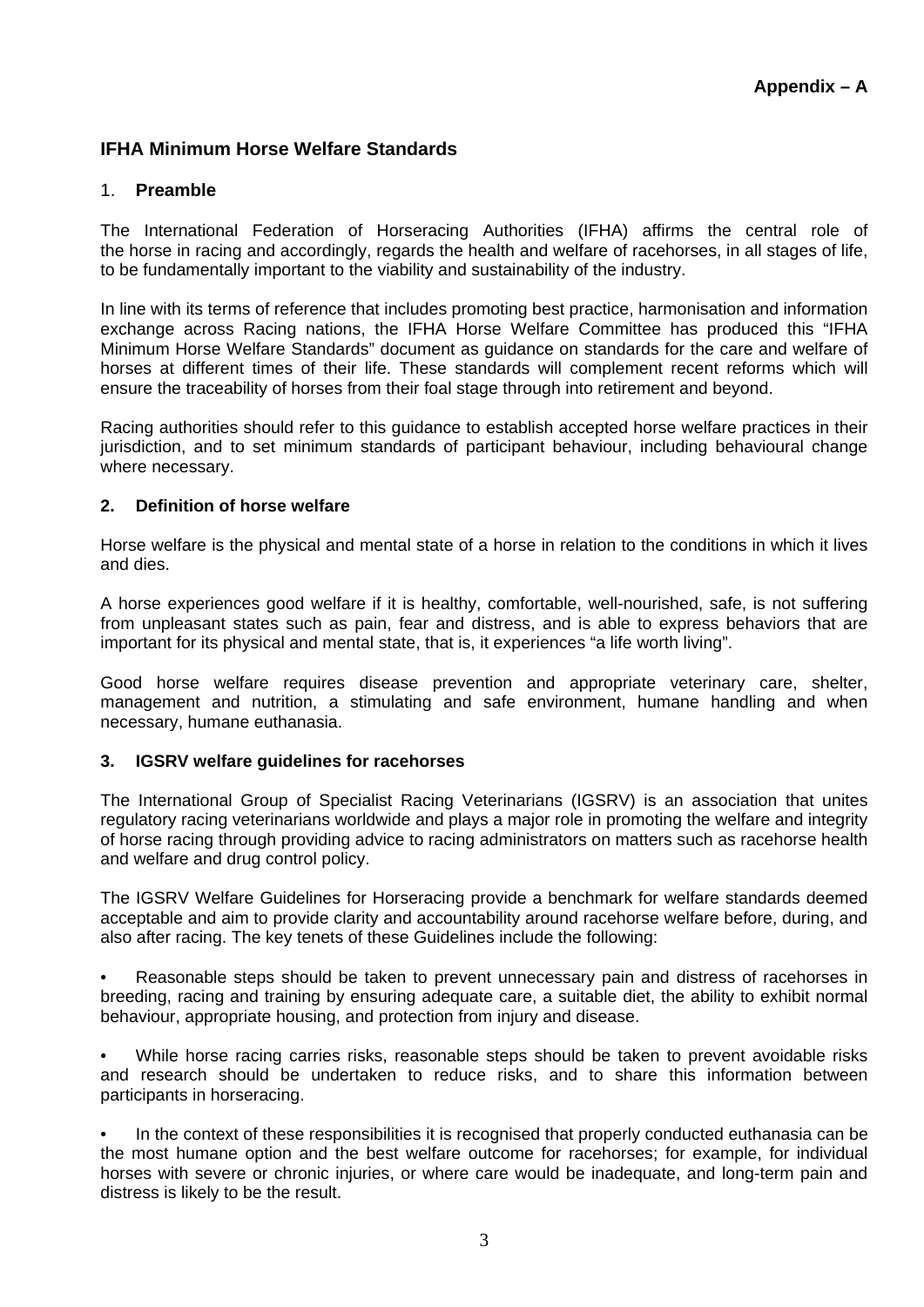*1. At all stages during the preparation and presentation of horses for racing, their welfare should be a primary consideration* 

a) Good Horse Management - the housing, feeding and training of racehorses should be consistent with good horse management and must not compromise their welfare.

b) Training Methods for Racehorses - pre-training and training methods which unreasonably influence the normal behaviour of racehorses should not be used. Horses should only be given training schedules which are suited to their physical capabilities and level of maturity.

c) Shoeing - horseshoes and racing plates should be designed and fitted to minimize the risk of injury.

d) Transport - the risk of injury and disease should be minimised during transportation. Vehicles should be safe, clean, well ventilated, regularly maintained and disinfected. Long journeys must be planned carefully, and horses allowed regular rest periods and access to water. Respiratory problems arising from transport can often be reduced if horses are able to lower their heads to ground level during rest periods.

*2. Horses should be suitably conditioned and healthy before being allowed to race* 

a) Veterinary Examinations - a veterinary examination should be undertaken of any horse showing signs of disease, lameness or other ailments to determine its suitability to race.

b) Immaturity - horses mature at widely different rates. Training and racing schedules should be carefully planned to minimise the risk of musculoskeletal injuries.

c) Surgical Procedures - any surgical procedure which compromises the welfare or safety of any horse or rider must not be allowed in racing.

d) Severe or Recurrent Conditions - horses with severe or recurrent clinical conditions should, on veterinary advice, be temporarily or permanently excluded from racing.

e) Pregnant Mares - mares must not be raced beyond 120 days of pregnancy.

#### *3. Conditions of racing should not prejudice horse welfare*

a) Racecourse Conditions - racecourses and racing surfaces should be designed and maintained to reduce risk factors which may lead to injuries. Attention should be paid to rails, crossings, uneven racing surfaces and extremes of surface quality.

b) Steeplechasing and Hurdling - participation in these races should be restricted to horses with a demonstrated level of fitness and jumping ability. Weights to be carried, race distances, and the number, size, design and placement of fences should all be carefully assessed when planning these races.

c) Extreme Weather - due care and attention should be paid to the welfare of horses racing in extreme weather. Provision must be made to cool horses quickly after racing in hot and/or humid conditions.

d) Misuse of the Whip - excessive, unnecessary or improper use of whips must not be condoned, for example, on a horse that is clearly out of contention, a horse that is fatigued and unable to respond, or a horse clearly winning.

e) Medication - after any veterinary treatment, sufficient time should be allowed for recuperation before competition. Drugs must not be allowed to modify the racing performance of the horse, adversely impact on its welfare or conceal adverse genetic or acquired conditions.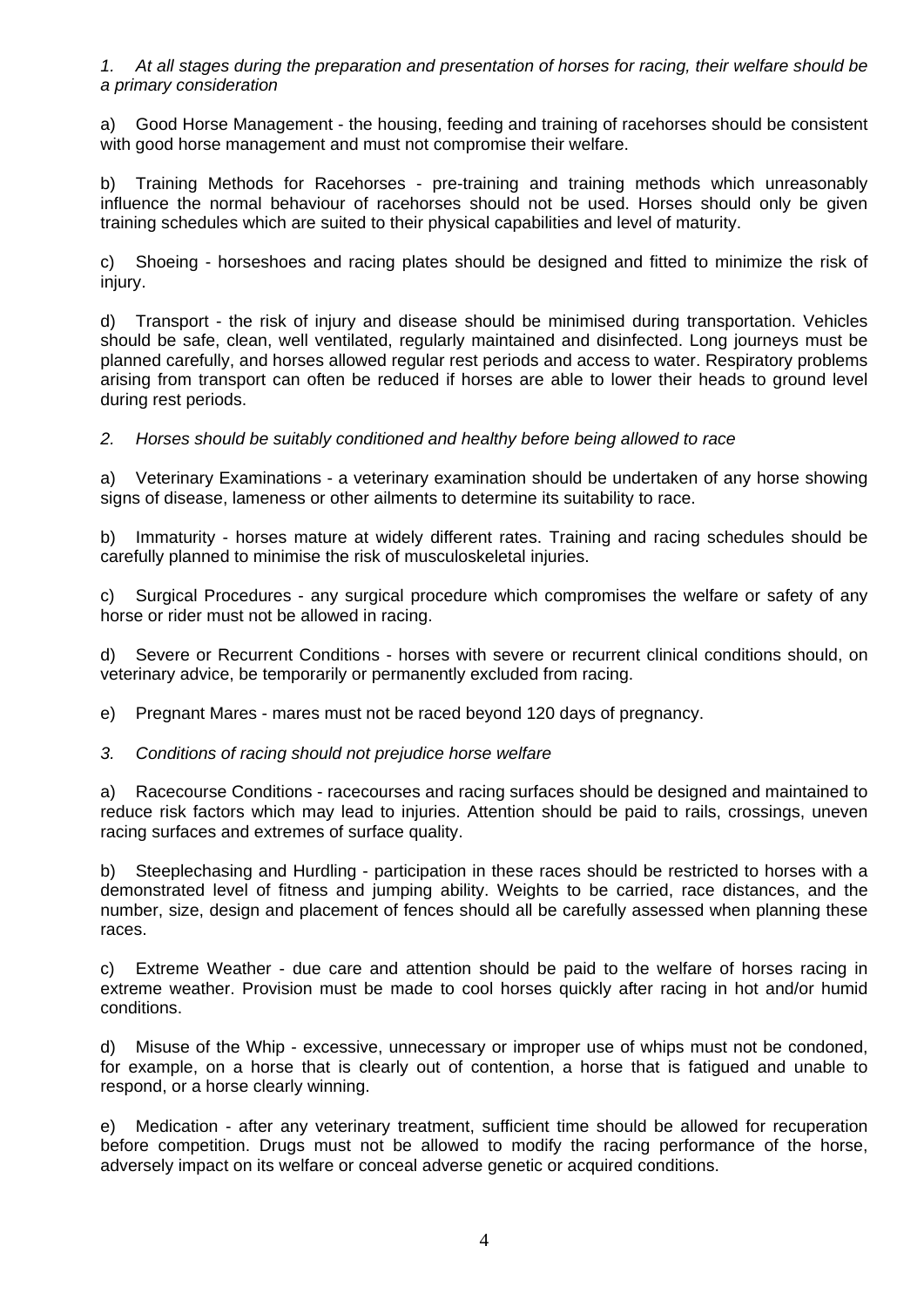f) Starting Gates/Barriers - horses should be educated to be familiar with loading procedures. Barriers should be appropriately designed and safe. Aids to loading must be humane and used appropriately.

g) Racecourse accommodation - stabling and sampling facilities for horses on racecourses should be safe, clean and well-ventilated. Suitable drinking and washing down water must always be available. Safe facilities for loading and unloading horses should be provided.

*4. Racehorses should receive proper attention after they have raced and be treated humanely when their racing careers are over* 

a) Veterinary Treatment - when a horse is injured during a race, the jockey must dismount and whenever possible and safe to do so, attempt to restrain the injured horse. A registered veterinarian must be in attendance on the racecourse at race meetings and official barrier trials. Injured horses must be given appropriate first aid. A suitable vehicle for moving injured horses from the racetrack must always be available. If required, an injured horse should be transported to the nearest referral centre for further assessment and therapy.

b) Racing Injuries - the incidence of injuries sustained in racing and training should be monitored wherever possible. Track conditions, frequency of racing, age and any other risk factors should be carefully examined to identify and minimise the risk of injury.

c) Euthanasia - if injuries are sufficiently severe, euthanasia may be the best welfare outcome for the horse. If euthanasia is deemed necessary, it should be undertaken as soon as possible with the sole aim of minimising suffering.

d) Retirement – trainers have a responsibility to retire racehorses in a condition that best places them to transition to their next career. Owners must ensure that their horses are sympathetically and humanely treated when they leave racing. Horseracing Authorities must have procedures in place to permanently identify and register racehorses to ensure their ongoing traceability, including after successive changes in ownership, so that end-of-life outcomes can be monitored, and instances of mistreatment can be pursued.

#### **4. IFHA minimum horse welfare standards**

A useful tool in devising minimum horse welfare standards is the "Five Domains Model" of animal welfare. This model assists in defining optimal and minimal provisions, and identifies a range of husbandry, veterinary and equitation impacts on horse welfare. The aim is to reduce avoidable negative experiences and ensure horses enjoy a "life worth living" at all stages of life.

The five domains are:

- 1. Nutrition enough water and food, balanced and varied diet
- 2. Environment comfortable and safe environment
- 3. Health wellbeing and fitness, injuries and ailments appropriately treated
- 4. Behaviour able to express natural and rewarding behaviours
- 5. Mental or affective state comfortable in environment, sociable contact and bonding with other animals, close bond between horse and human.

#### *1. Nutrition*

Desired or optimal welfare conditions would be provided where racehorses are able to:

- drink enough water
- eat enough food
- eat a balanced diet including essential trace minerals
- eat a variety of foods aligned to innate preferences
- eat at a natural rate and timing
- eat correct quantities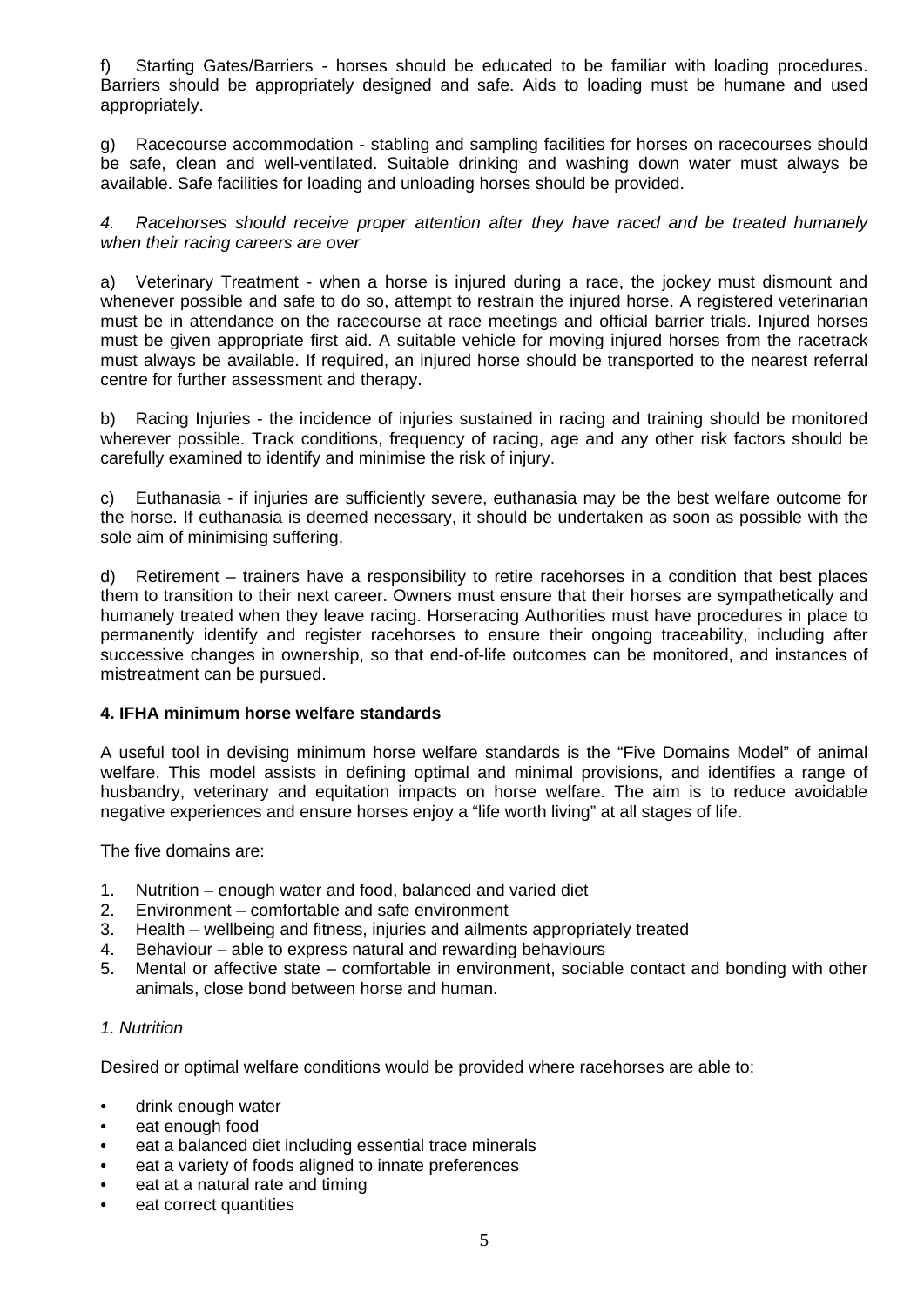Minimum acceptable welfare conditions for racehorses may not be met in circumstances where:

- insufficient quantities of food and water are made available
- temperature, taste and or odour of water discourage horses from drinking
- food quality is poor or unpalatable or additives make the taste unpleasant
- regular eating patterns are disturbed
- horses indulge in voluntary overeating
- horses are not fed to meet their metabolic requirements
- horses are over-fat or very thin

#### *2. Environment*

Desired or optimal welfare conditions are achieved where racehorses are provided accommodation with:

- safe enclosures made from appropriate materials with opportunities for shade and shelter
- a thermally comfortable environment
- suitable ground surfaces in stables, yards and paddocks, and training and racing venues
- space for free movement
- fresh air
- comfortable light intensity
- acceptable noise exposure
- familiar routines and consistent environment
- familiarisation with normal activity

Stabling and the general environment provided to horses in racing and breeding should normally include the following features:

- safe containment
- use of substantial and/or electric fencing to reinforce boundaries providing social barriers, reducing injuries, and protecting horses
- predictability and routine that protects horses
- farms that are well set up to manage herd hierarchies
- pasture based management of mares and young stock which allows expression of natural behaviours
- stable, barn and paddock management and maintenance that provide good hygiene
- good air quality
- comfortable variation in light and temperature
- handling and husbandry of transported horses which is appropriate

Transport – only horses which are in a suitable condition should be transported, and under the supervision of adequately trained personnel. Vehicles should be safe, clean, well ventilated, regularly maintained and disinfected. Long journeys must be planned carefully, and horses should be allowed regular rest periods and access to water. Respiratory problems arising from transport can often be reduced if horses are able to lower their heads to ground level during rest periods. Minimum acceptable welfare conditions for racehorses may not be met in circumstances which include:

- thermal extremes
- unsuitable ground surface
- lack of hygiene due to, for example, failure to remove faeces and urine-soaked bedding from stables
- sustained close confinement
- prolonged periods of road transportation in dirty and poorly ventilated vehicles
- atmospheric pollutants (CO2, ammonia, dust, smoke)
- unpleasant or strong odours due to poor hygiene
- inappropriate light intensity
- environmental monotony (ambient, physical, lighting)
- unpredictable noise or events
- unsafe enclosures and risk for injury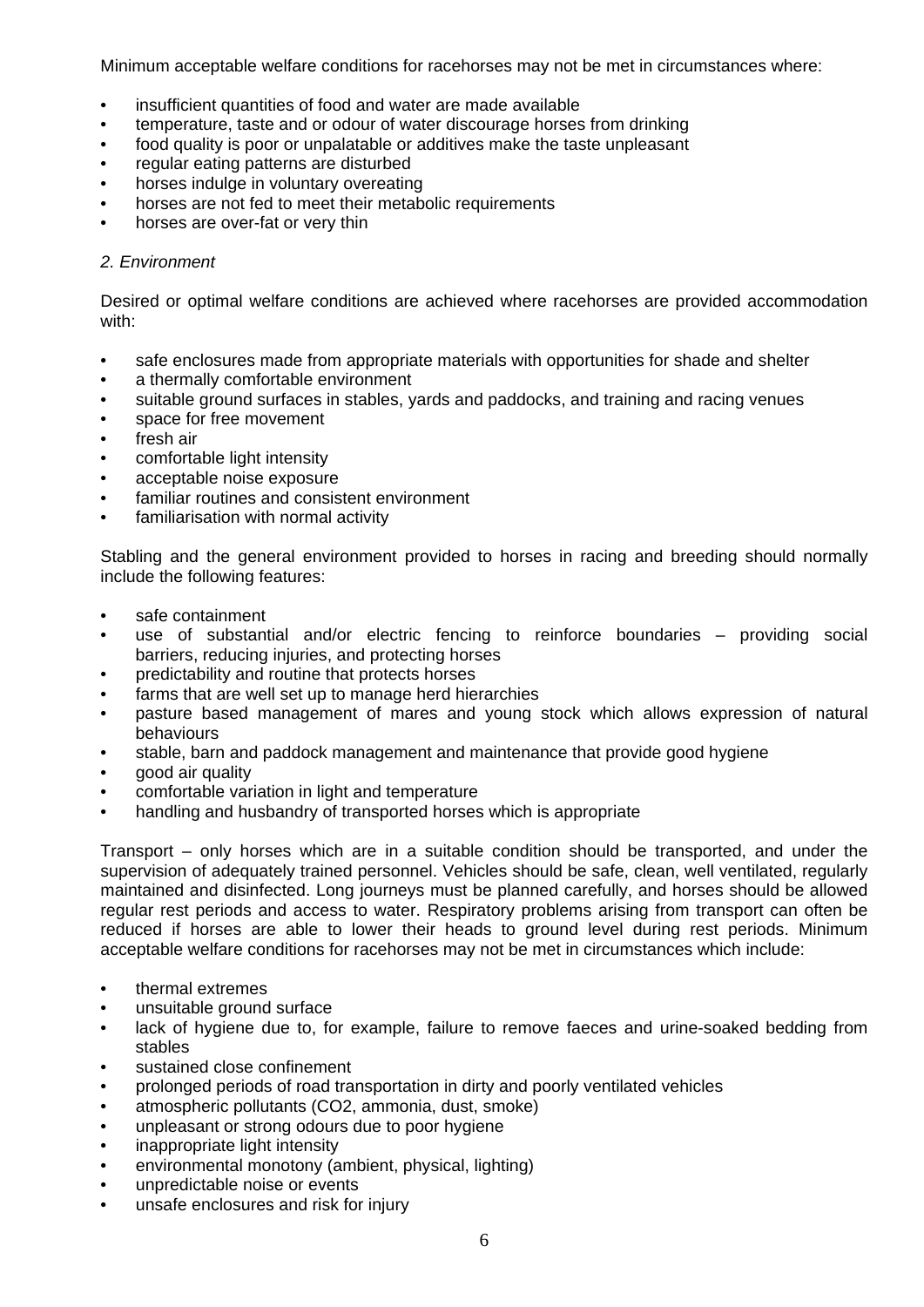#### exposure to toxic plants

#### *3. Health*

In general, an industry-wide high regard for the health and wellbeing of racehorses is demonstrated by:

- the provision of routine preventative health care, and when required, expert equine veterinary care
- industry training of industry personnel
- good regulatory control
- veterinary checks conducted before and after a race to assess fitness to race and recovery
- conditioning and fitness preparation which is done appropriately for age and stage of preparation
- positive human-horse interaction conferring health benefits
- prevention of the spread of contagious disease

Desired or optimal welfare conditions would be provided where racehorses are regularly observed and appropriately treated when necessary to ensure that:

- chronic injuries, and acute or contagious disease or conditions are well managed
- acute injuries are well managed
- vaccinations are conducted in line with local guidelines, and in the case of international travel, according to the guidelines of the relevant importing countries
- elective surgeries are expertly conducted in line with regulations
- therapeutic substances are used appropriately and under veterinary supervision
- body and coat condition, foot care and dental care are appropriate
- good fitness level, posture, demeanour and gait are apparent

Minimum acceptable welfare conditions may not be met in circumstances where:

- contagious diseases or conditions are present
- acute or unmanaged chronic injury or unsoundness is present
- therapeutic substances are used inappropriately, or prohibited substances are used in competition
- there is extreme obesity or leanness
- there is poor physical fitness and loss of muscle condition

#### *4. Behaviour*

The horse-human bond enables breeders, trainers, and handlers to recognise the many subtle behavioural cues that are indicators of welfare, reinforced by:

- regular consistent contact which builds familiarity with each individual horse's behaviour
- daily interaction with horses which allows behaviours to be observed
- a culture of empathy and concern for horse wellbeing
- horses having scheduled routines of exercise, feed and rest
- horses having varied environmental challenges and choices and opportunities for engaging in rewarding behaviours
- appropriate and consistent training and management practices, ideally using graduated learning training practices with positive reinforcement

Desirable or best possible conditions that would optimise the welfare of racehorses include the following:

- comfortable sensory inputs
- engaging activities
- training based on graduated training practices supported by positive reinforcement of the horse's learning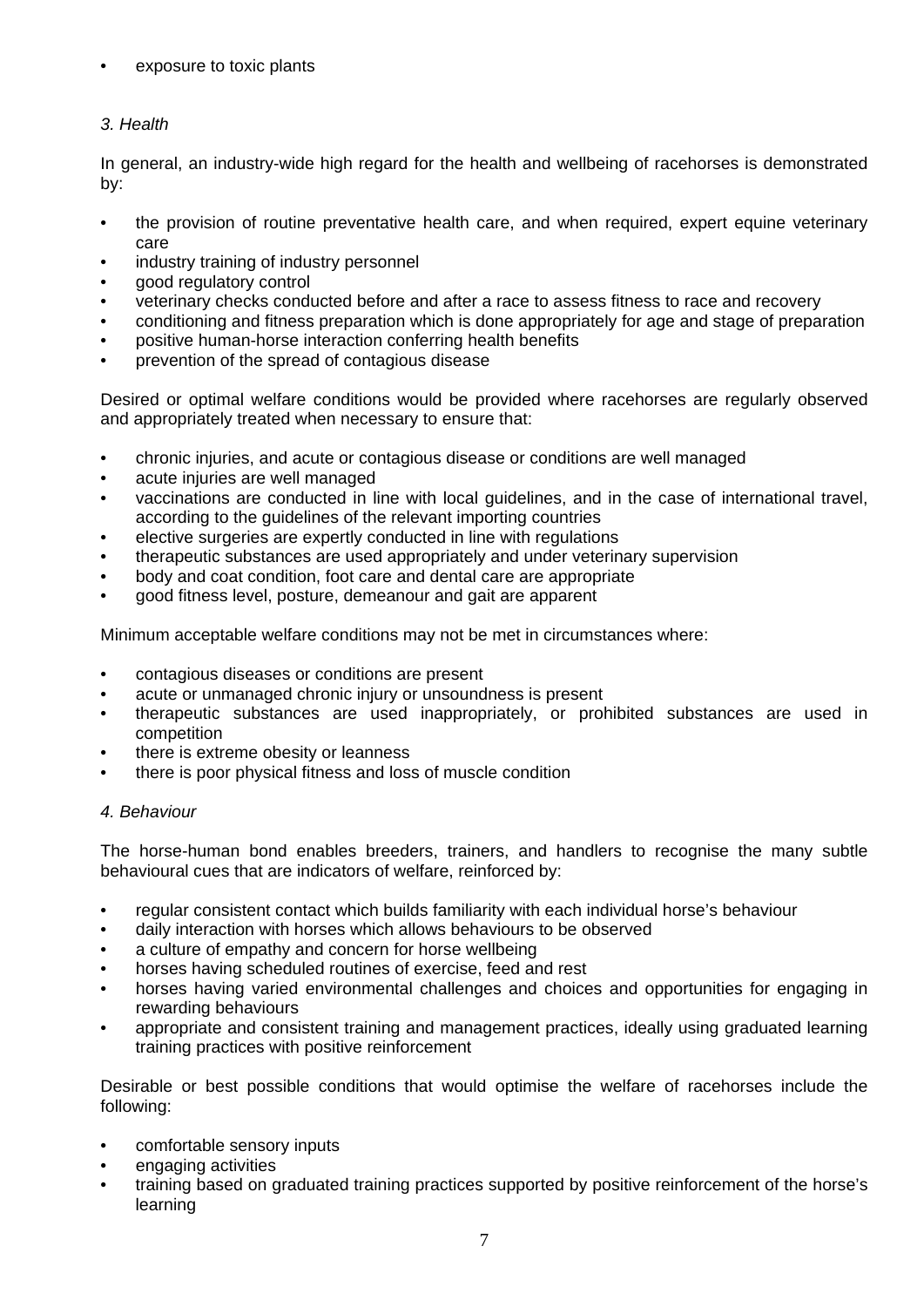- opportunities for spontaneous free movement
- opportunities to respond to varied environmental challenges
- opportunities for foraging and browsing
- opportunities to bond with other animals and with humans
- opportunities to play
- opportunities to use safe spaces, retreat, or defensive activity
- having sufficient sleep and rest.

Minimum acceptable welfare conditions may not be met in circumstances where horses exhibit the following behaviours:

- stereotypies
- resistance or lack of cooperation when worked or handled
- **lethargy**
- exhaustion

#### *5. Mental or affective state*

Breeders, trainers and handlers depend on healthy and willing horses, so they will regularly monitor their mental state for:

- alertness and engagement with handlers
- willingness to work
- confidence and calmness
- the absence of signs of anxiety, fear or panic
- the absence of signs of pain, anger or frustration

Desired or optimal welfare conditions for racehorses would be provided where:

- management provisions meet nutritional, environmental, health and behavioural requirements
- negative experiences are kept at tolerably low levels
- opportunities are available for positive experiences

Minimum acceptable welfare conditions for horses may not be met in circumstances where:

- provision for nutritional, environmental, health and behavioural requirements have not been met
- horses have negative experiences that exceed tolerably low levels
- horses have no or few opportunities for positive experiences

==========================================